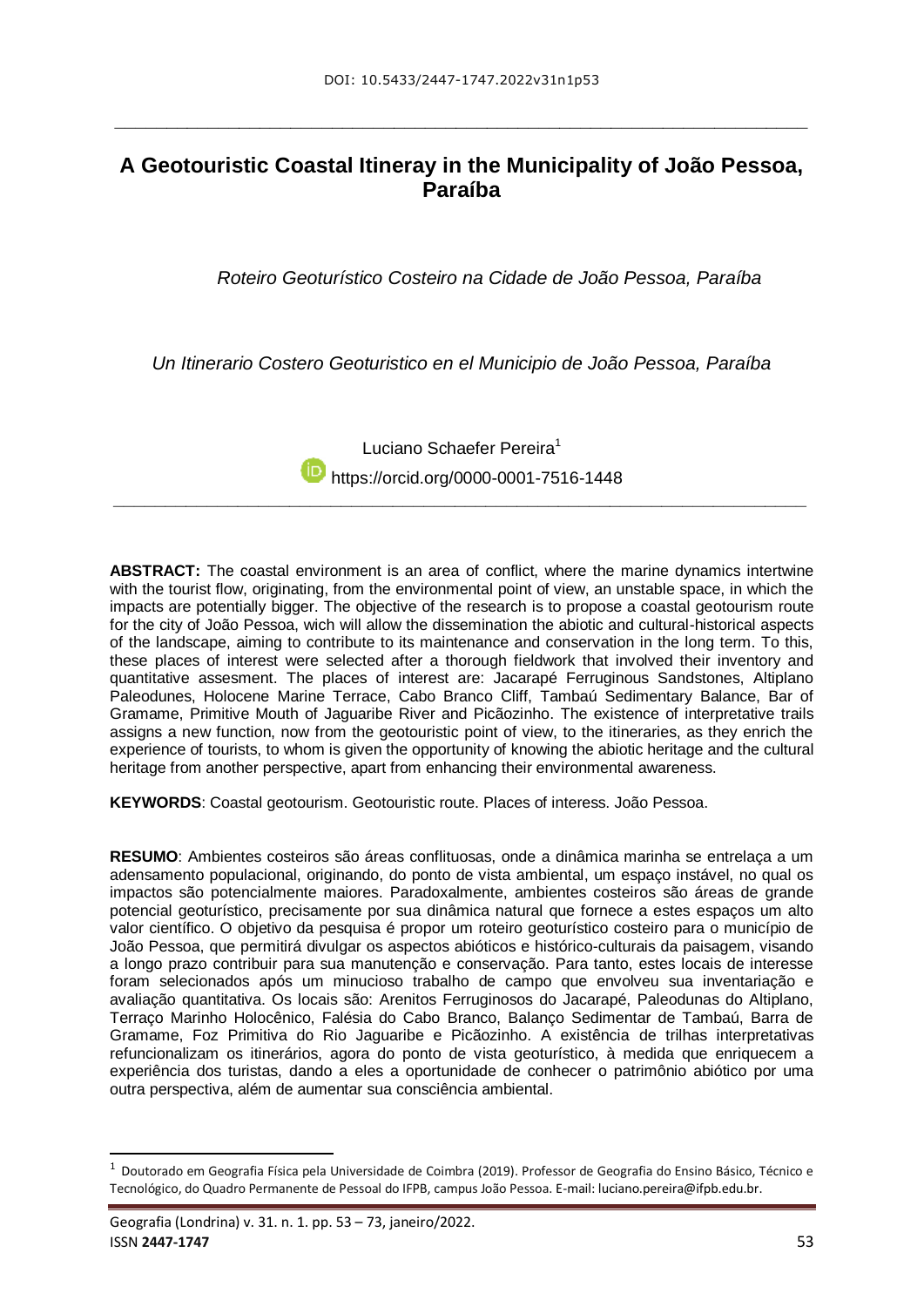**PALAVRAS-CHAVE**: Geoturismo costeiro. Roteiro geoturístico. Locais de interesse. João Pessoa.

**RESUMEN**: *Los ambientes costeros son áreas conflictivas, donde las dinámicas marinas se entrelazan con una densidad de población, creando, desde el punto de vista ambiental, un espacio inestable, en el que los impactos son potencialmente mayores. Paradójicamente, los ambientes costeros son áreas de gran potencial geoturístico, precisamente por sus dinámicas naturales que dotan a estos espacios de un alto valor científico. El objetivo de la investigación es proponer una ruta de geoturismo costero para la ciudad de João Pessoa, que permitirá divulgar los aspectos abióticos e histórico-culturales del paisaje, con el objetivo de contribuir a su mantenimiento y conservación a largo plazo. Para ello, estos lugares de interés fueron seleccionados luego de un minucioso trabajo de campo que involucró su inventario y evaluación cuantitativa. Las localizaciones son: Areniscas Ferruginosas de Jacarapé, Paleodunas do Altiplano, Terraza Marina del Holoceno, Acantilado Cabo Branco, Balance Sedimentario de Tambaú, Barra de Gramame, Foz Primitiva del Río Jaguaribe y Picãozinho. La existencia de senderos interpretativos refuncionaliza los itinerarios, ahora desde un punto de vista geoturístico, ya que enriquecen la experiencia de los turistas, brindándoles la oportunidad de conocer el patrimonio abiótico desde otra perspectiva, además de incrementar su conciencia ambiental.*

**PALABRAS CLAVE**: *Geoturismo costero. Ruta Geoturística. Lugares de interés. João Pessoa.*

 $\_$  ,  $\_$  ,  $\_$  ,  $\_$  ,  $\_$  ,  $\_$  ,  $\_$  ,  $\_$  ,  $\_$  ,  $\_$  ,  $\_$  ,  $\_$  ,  $\_$  ,  $\_$  ,  $\_$  ,  $\_$  ,  $\_$  ,  $\_$  ,  $\_$  ,  $\_$  ,  $\_$  ,  $\_$  ,  $\_$  ,  $\_$  ,  $\_$  ,  $\_$  ,  $\_$  ,  $\_$  ,  $\_$  ,  $\_$  ,  $\_$  ,  $\_$  ,  $\_$  ,  $\_$  ,  $\_$  ,  $\_$  ,  $\_$  ,

#### **INTRODUCTION**

Geotouristic itineraries are routes, accessed on foot or through vehicles, which include a set of places that have high scientific, cultural, aesthetic, functional and economic value, among others, and that involve both cultural heritage and geoheritage. It is also through them that Geosciences are disseminated and promoted.

The valorisation of physical and cultural aspects in geotouristic activity is a form of creating interaction between the community and the environment that surrounds it, through the discovery and appreciation of elements in the landscape, until then ignored.

As for the abiotic environment, the geotouristic itineraries are important tools for the dissemination of Geosciences because they work as an outdoor field class that assists in the learning about the physical phenomena associated with the landscape. In relation to the cultural environment, it involves the historical record and the characteristics of the georesources used in the construction of assets. By knowing and mapping cultural heritage, including churches, houses, cemeteries, monuments, paved roads, among others, by describing architecture and history, by identifying the lithologies, by characterizing stone materials and, if possible, by identifying origins, it is possible to recommend measures that encourage and guarantee its geoconservation and promote its geodiversity (PEREIRA; AMARAL, 2014; PEREIRA; VIEIRA; OLIVEIRA, 2013).

The geotouristic itineraries disseminate and promote the appreciation of geoheritage, relating it to civilizations and cultures. They consist of the addition of geoheritage elements to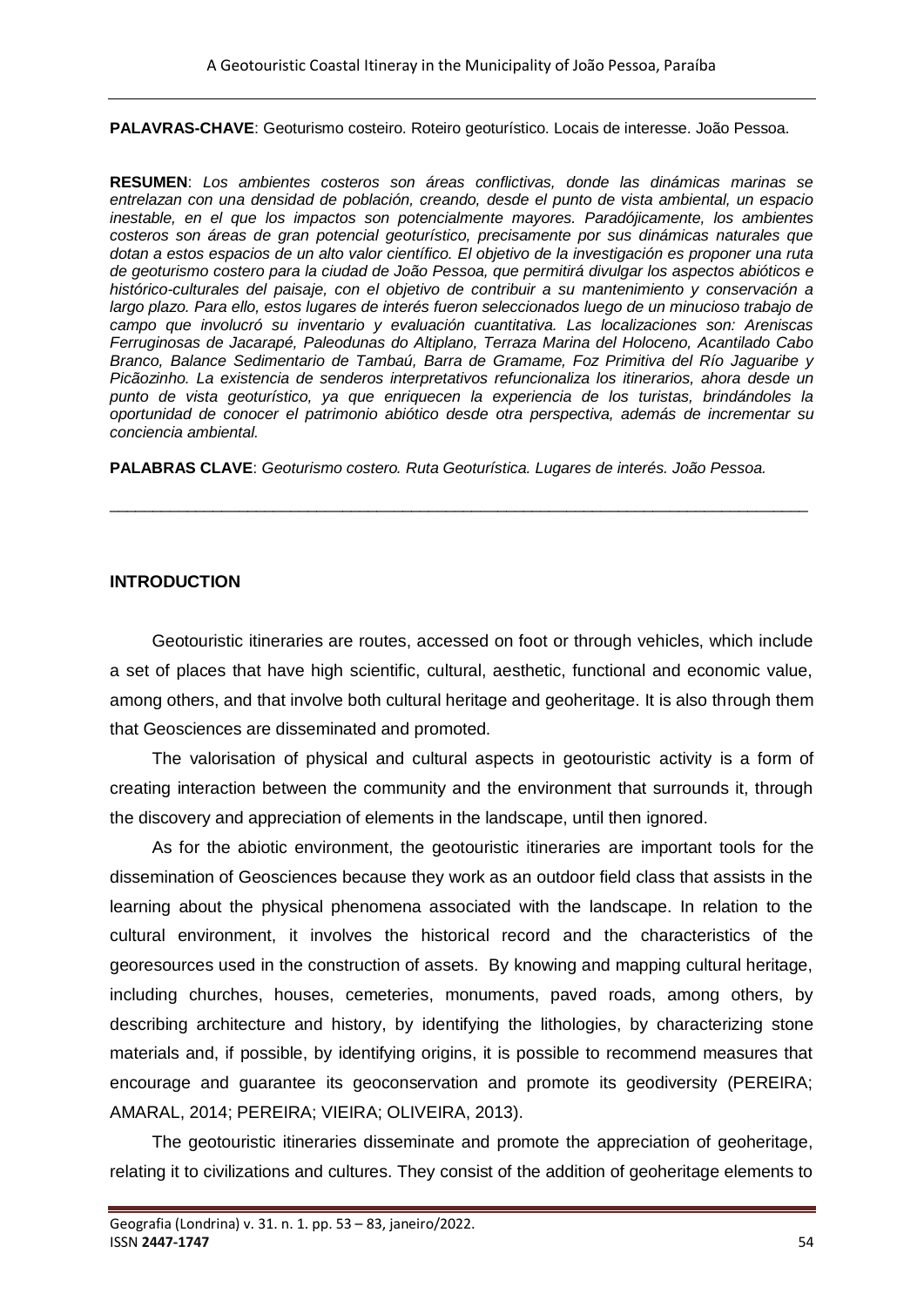tourist activities, focusing on places of geotouristic interest, which favour local communities and provide visitors with a new tourist experience.

The urban coastline of the city of João Pessoa has numerous tourist spots which are among the most visited in the State. However, the tour guides exclude, due to the lack of information, the abiotic aspects of the landscape. The proposal of the geotouristic itinerary of this area highlights these aspects, seeking to use a language easily understood by the majority of tourists, even those with little knowledge.

Geotouristic maps mix elements of geoscientific information, related with geodiversity and geoheritage *per se*, with cultural and tourist features so that the public can easily interpret them. Therefore, due to the presence of more complete tourist infrastructures, particularly road networks and parking facilities, basic tourist information is prioritized. The proposed itinerary is based on the concept of Geotourism by Pereira (2019, p. 69) as:

> [...] an activity that is located in the interface of nature tourism and cultural tourism, always with knowledge as the main motivation. It can be developed both in environments where natural aspects prevail and in urban settings, disseminating and promoting geodiversity and its geoheritage, in a more restricted sense, or its relationship with civilizations and cultures, in a broader sense, all in a sustainably manner.

Thus, geotourism works as a mechanism for the development of a sustainable activity, contributing to the geoconservation and dissemination of its geoheritage and cultural heritage. These improve the quality of life of the population, generating funds through the allocation of new values and meanings to the area where it is developed and encouraging the sense of cultural identity by increasing the awareness of the local population and visitors of this patrimony.

The itinerary includes eight buildings places of interest, being two geological/geomorphological (Jacarapé Ferruginous Sandstones and Cabo Branco Cleef), four geomorphological (Altiplane Paleodunes, Holocene Marine Terraces, Tambaú Sedimentar Balance and Picãozinho), one geomorphological/hydrological (Primitive Mouth of Jaguaribe River) and one geological/geomorphological/hydrological (Gramame Bar).

The objective of the research is to present a coastal geotouristic itinerary for the municipality of João Pessoa, which will allow to disseminate the physical aspects of the landscape (geology, geomorphology and hydrology) and the historical-cultural aspects of the assets aiming, in the long term, to contribute to its maintenance and conservation.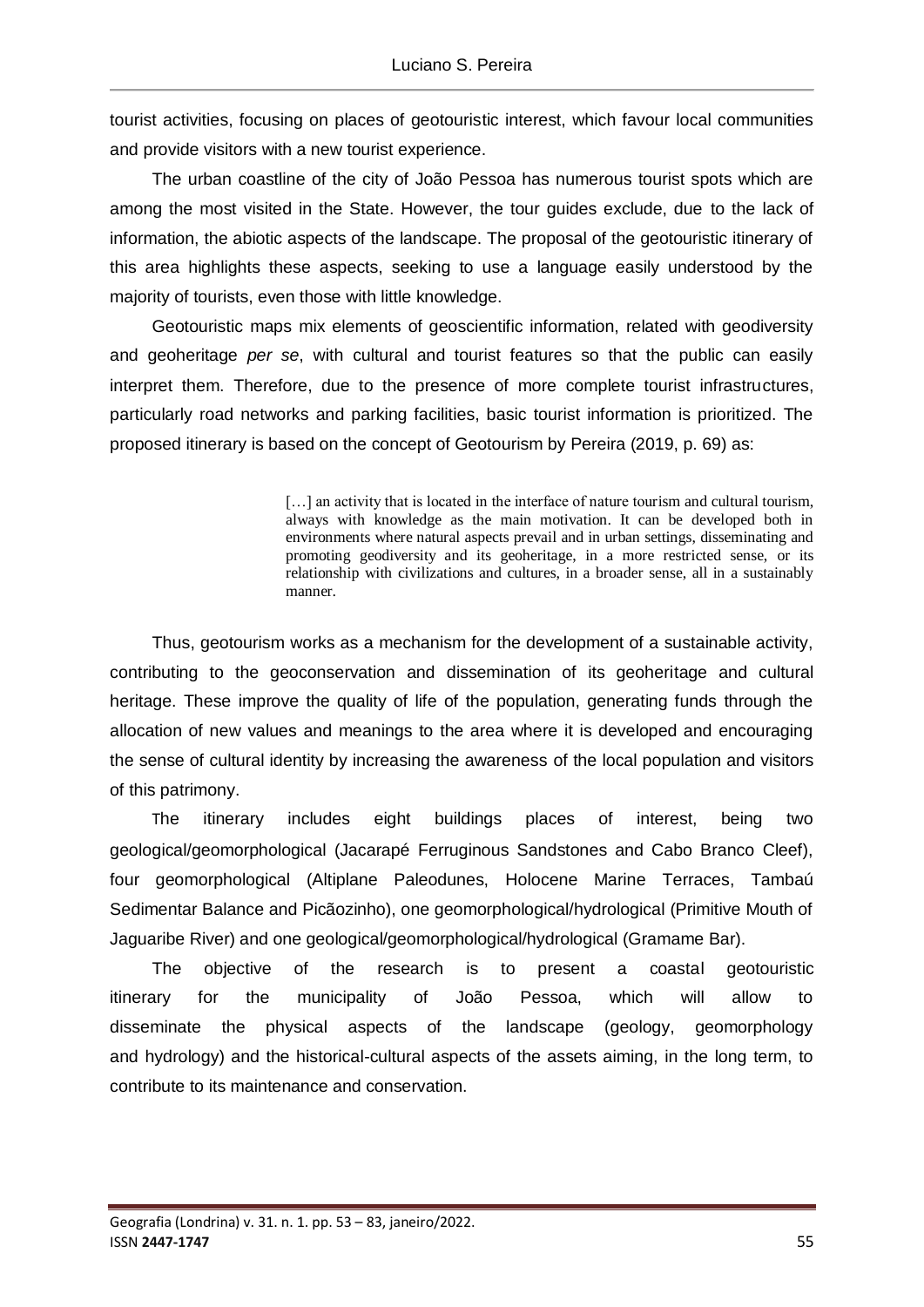## **METHODS**

The itinerary, the baseline of this article, corresponds to a final phase of the promotion process involving other sequential phases (BRILHA, 2005), namely: identification (in which geoheritage segment can the site be inserted? Geological, geomorphological, pedological or hydrological?); inventory (creation of a database with the heritage elements, with the completion of descriptive files, containing various information, such as absolute location, means of access, photographic register of the site, a detailed description of geological, geomorphological, pedological and hydrological features, considering the scale of the site, from the outcrop to the landscape); semi-quantitative evaluation (degree of importance of the element for geotourism, as well as the evaluation of the degree of vulnerability, aiming at the creation of geoconservation measures, based on Pereira, Carvalho and Cunha (2019); and promotion of the value of heritage elements, through the elaboration of this Geotouristic Itinerary, one of several that will be published later).

This integrated The QGIS software version 3.0 (GIRONA, 2016) was the operational technique used to create the geotouristic itinerary, using the vectorization of the elements of interest from the coverage area of the study. Google Earth image mosaic was used as a base for this, with the application of the Quick Map Services module. The vector layers used in the elaboration of the maps were applied using the geographical coordinate system DATUM WGS 84 (EPSG 4326 Code).

The geographical scales used in the itineraries varied according to the spatial area of the different maps, so that these could be allocated in their pre-defined layout. The scale of the map was 1: 5,000, but it was considered as a detailed scale map.

#### **OCEANOGRAPHIC DYNAMICS IN THE AREA STUDY**

The municipality of João Pessoa is the capital of the state of Paraíba, the most eastern in Brazil. In fact, João Pessoa is known worldwide as the "eastern extreme of the Americas", which in itself already has a potential for tourism. Its geographical coordinates are 7° 7' S and 34° 53' W and the proximity of Equator provides a lot of sunshine throughout the year and, therefore, high temperatures (annual average of 26°C). The municipality has a population of 809,015 inhabitants (IBGE, 2019) in an area of 211,5 square kilometres, which results in a demographic density of 3825 inhabitants/  $km^2$ , the largest in the State (figure 1).

Most places of interest are located in the eastern portion of the Nossa Senhora da Penha chart (six), while two points are on the northern chart to this (João Pessoa chart, figure 2). The geology where the study area is based is associated with the marginal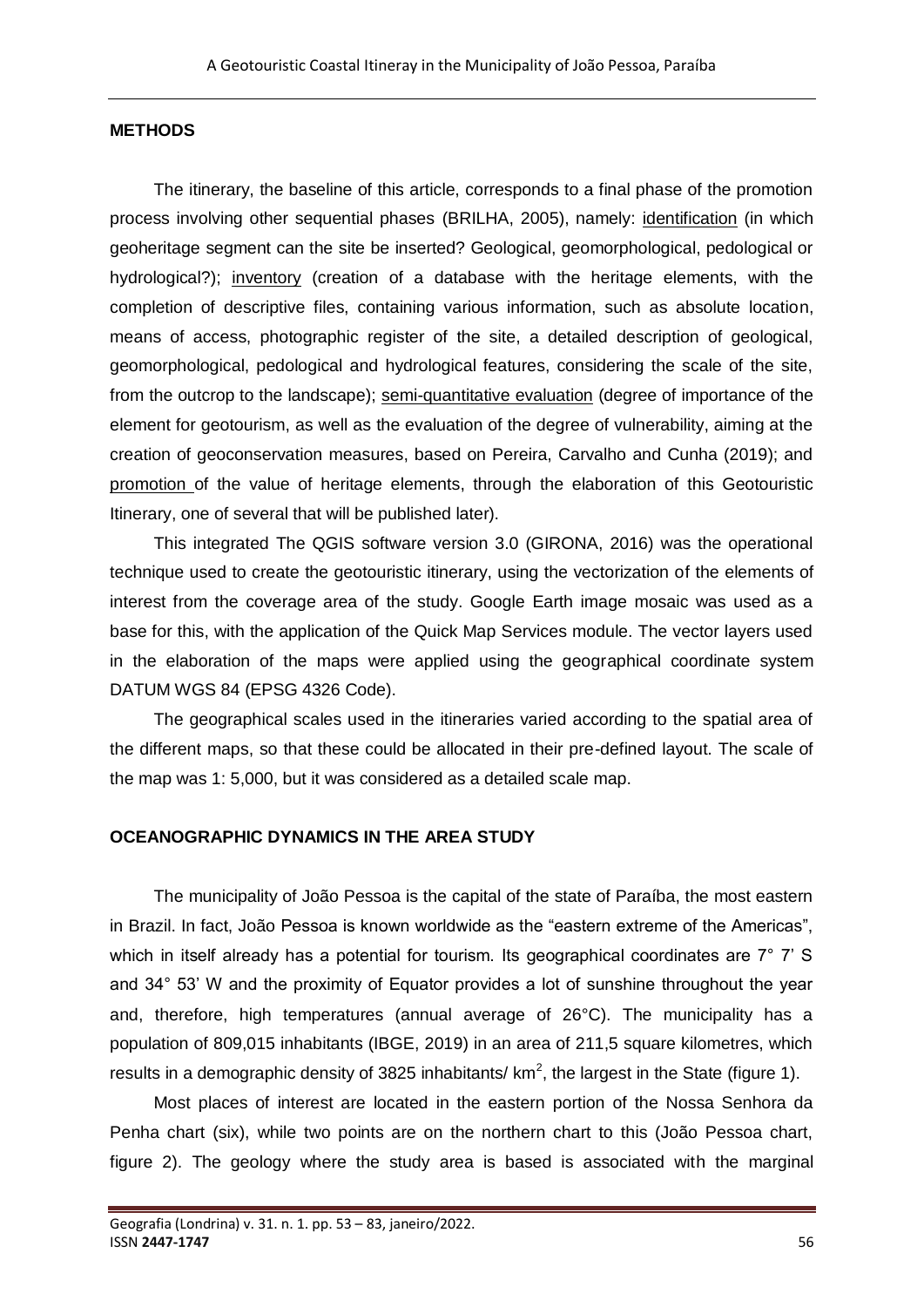sedimentary basin of Paraíba, with sediments that were deposited as the South America continent moved away from the African continent in Turonian (SZATMARI *et al.*, 1987), beginning the subsidence of the Paraíba Basin (BARBOSA; LIMA FILHO, 2006), superimposed on a crystalline basement deformed by shear zones (JARDIM DE SÁ, 1994). This basin can be subdivided into three sub-basins: Olinda, Alhandra and Miriri. João Pessoa is part of the Alhandra sub-basin. The sedimentation of Paraíba basin not outcrop in the study area. According to Pereira and Farias (2020, p. 61), they are:

> [...] covered by the poorly selected Mio-Mliocene sediments of the Barreiras Formation and post-Barreiras sediments, this last being Quaternary in age (marine terraces, swampy deposits, fluvio-lagoonal deposits, eolian deposits, coral reefs, beach rocks, of transitional marine origin; and alluvial fans, fluvial deposits, eluvium-colluvial and colluvial coverings, of continental origin).



**Figure 1** – Location of the area

**Source:** Pereira (2019).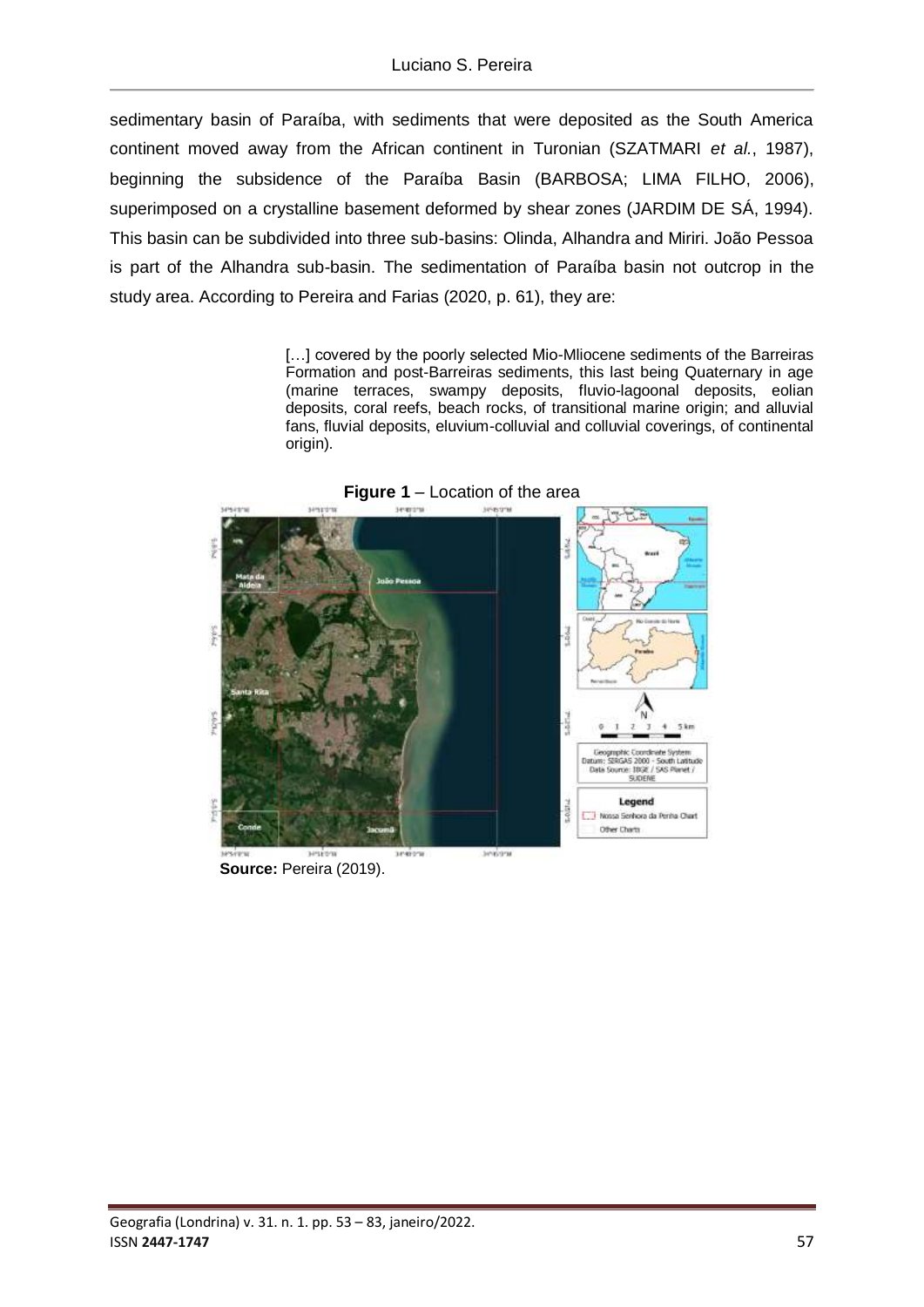

# **PROPOSED GEOTOURISM ITINERARY**

The proposal presented herein involves a geotouristic itinerary consisting of eight places of interest: Jacarapé Ferruginous Sandstones, Altiplano Paleodunes, Holocene Marine Terrace, Cabo Branco Cliff, Tambaú Sedimentary Balance, Bar of Gramame, Primitive Mouth of Jaguaribe River and Picãozinho, according to figure 3.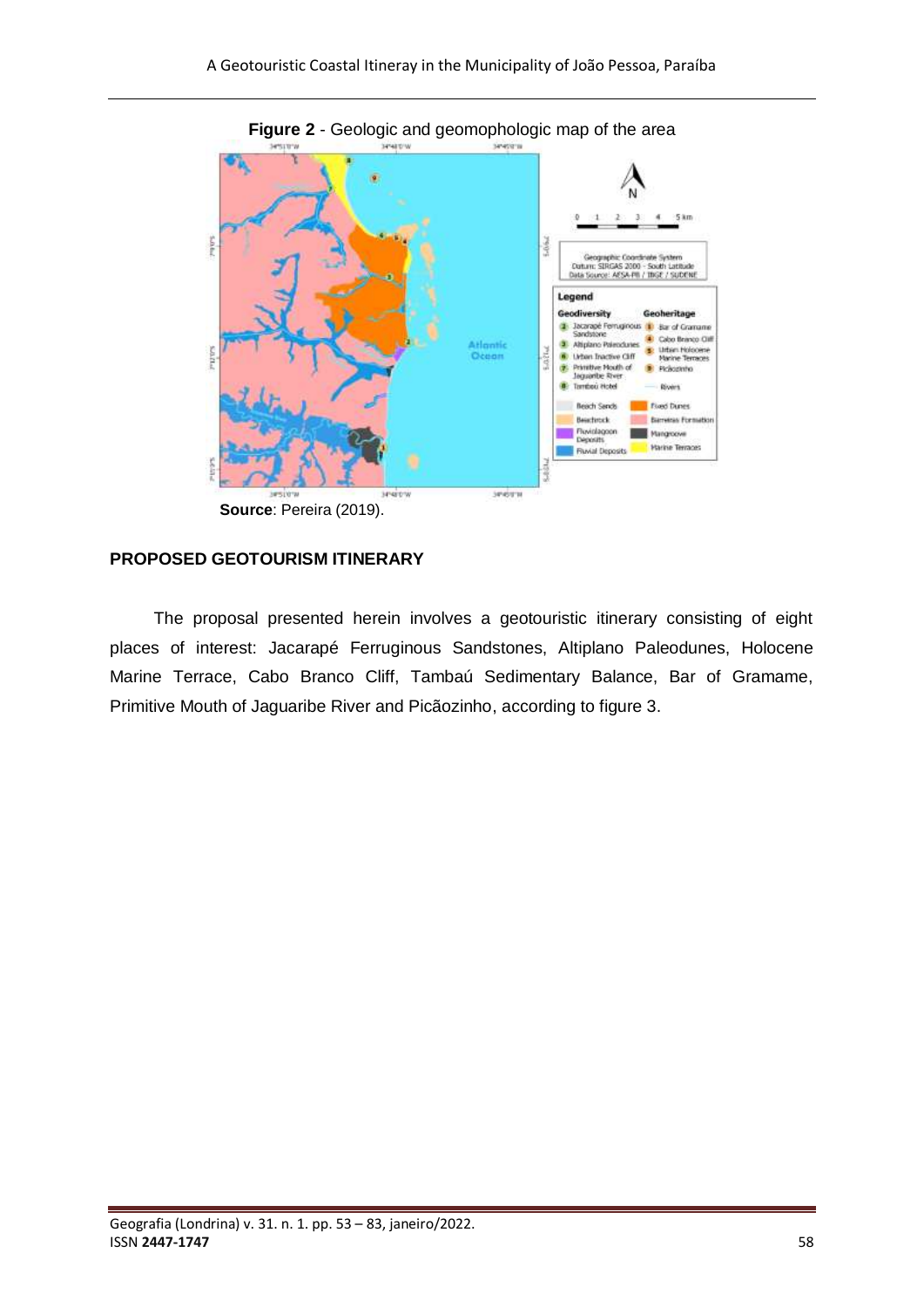

**Figure 3** - Geotourist itinerary in the João Pessoa coast

**Source**: Pereira (2019).

## **1 st Stop: Picãozinho**

Algalic / coral reefs along the Paraíba coast are elongated and discontinuous, parallel to the coast, and can extend for up to four kilometres, whose more prominent bodies are located in front of the city of João Pessoa. Stick corresponds to one of these bodies, about 1500 meters in the sequence in front of Hotel Tambaú and has 45 thousand  $m^2$  area.

Daily access is boat and catamaran sailing from Tambaú Beach, next to the hotel. According to Fecomércial Research (INSTITUTO FECOMÉRCIO DE PESQUISAS ECONÔMICAS E SOCIAIS DA PARAÍBA, 2014), it is one of the most visited places for tourists, who swim between the reef structures at low tides, where the waters are clear, and you can easily see a wide variety of fish (Figure 4).

In Pernambuco, some samples of coral reefs were dated by the C-14 method, resulting in ages between  $1.8 \pm 110$  ka and  $3.1 \pm 120$  ka (DELIBRIAS; LABOREL, 1971). The reefs on the coast of the research area play a key role in coastal modeling due to its protection against the impact of the wave train, as well as being a nook of great biodiversity. The daily access of the tourists, which run into the reefs, have meals on the boats, pouring garbage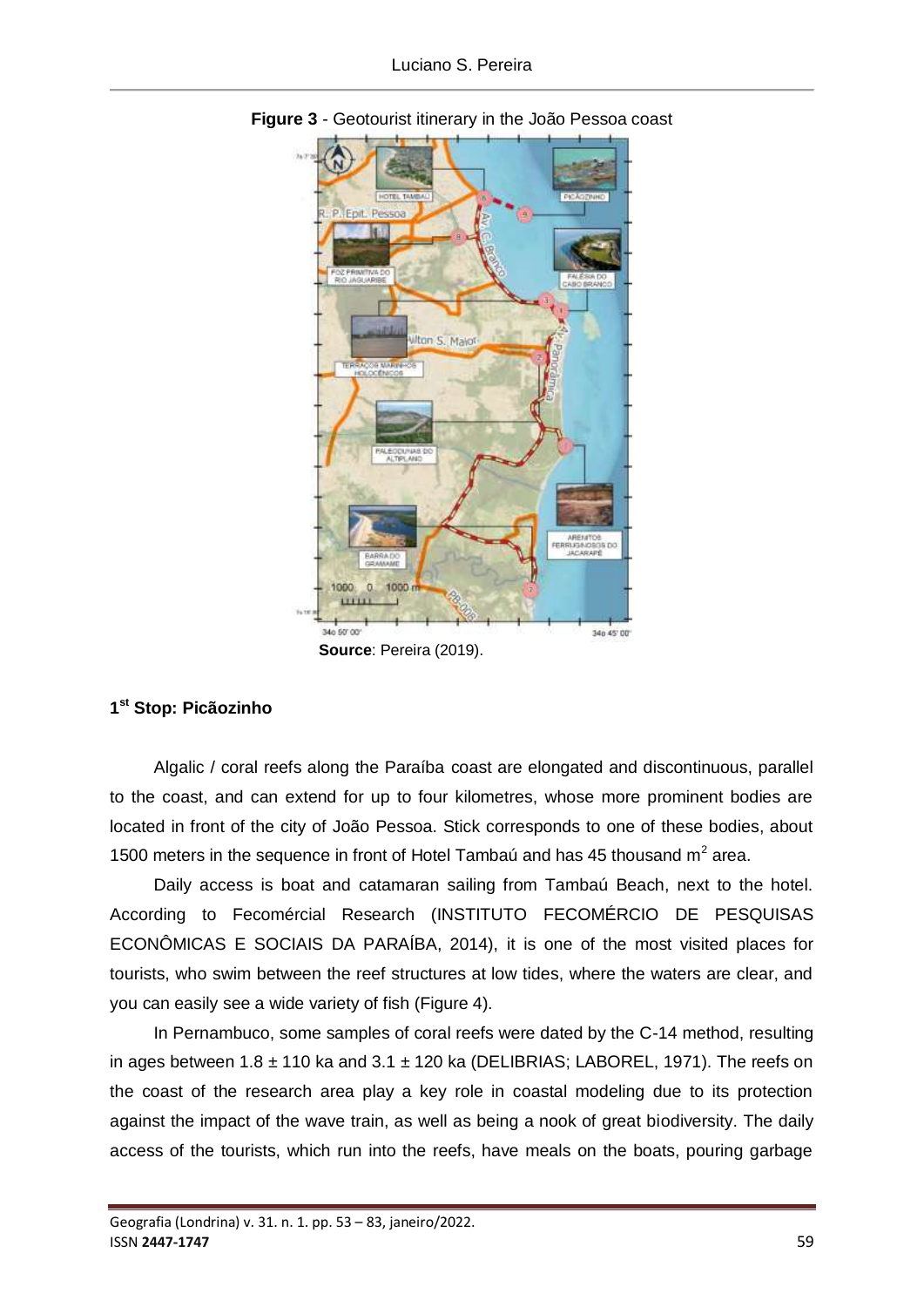into the waters, taking food to the fish, among other problems, affected the quality of the place, damaging an extremely sensitive ecosystem.



**Figure 4** – Aerial view of the algalic-coral reefs of Picãozinho

 **Source**: Photo - Cacio Murilo (2008).

According to an informal conversation with the owners of the catamarans and boats, tourists are informed, during the journey to Picãozinho, which lasts about 15 minutes, on how to proceed on the spot, but most do not respect these rules. In addition, overfishing by local fishermen and the collection of portions of the reefs to be sold for aquarists also caused damage to the environment. The reefs of Paraíba (2015, p. 115) are considered as permanent preservation areas (applications), by the State Constitution, Law no. 6002/2004, art. 227, Sole Paragraph, Item IX and IBAMA restrict access to reefs about 100 people per day and 30 per ship, which helped minimize damage.

#### **2 st Stop: Tambaú Hotel Sedimentar Balance**

Tambaú Hotel is located at the limit of the Tambaú Beaches, to the south, and Manaíra, to the north. It has become a must-visit place for João Pessoa, both for its very peculiar circular shape, and for its strategic location, on a small ledge that limits two coves.

Tambaú Beach shows a wide backshore covered with native vegetation, with a silting process that reached two meters per year, between 1969 and 1989, according to Reis (2008), probably related to Tambaú Hotel, which was inaugurated in 1971, while the barlamar of the hotel, in Manaíra Beach, erosion consumed about one meter per year of the beach in the same period, a consequence of the refraction effect. Thus, this hotel had the role of a rigid spike, or jetty, extending the cove beach to sotamar, in the case of Tambaú and Cabo Branco, and the portion of Manaíra Beach next to the hotel, to barlamar, underwent a retrogradation process (figure 5).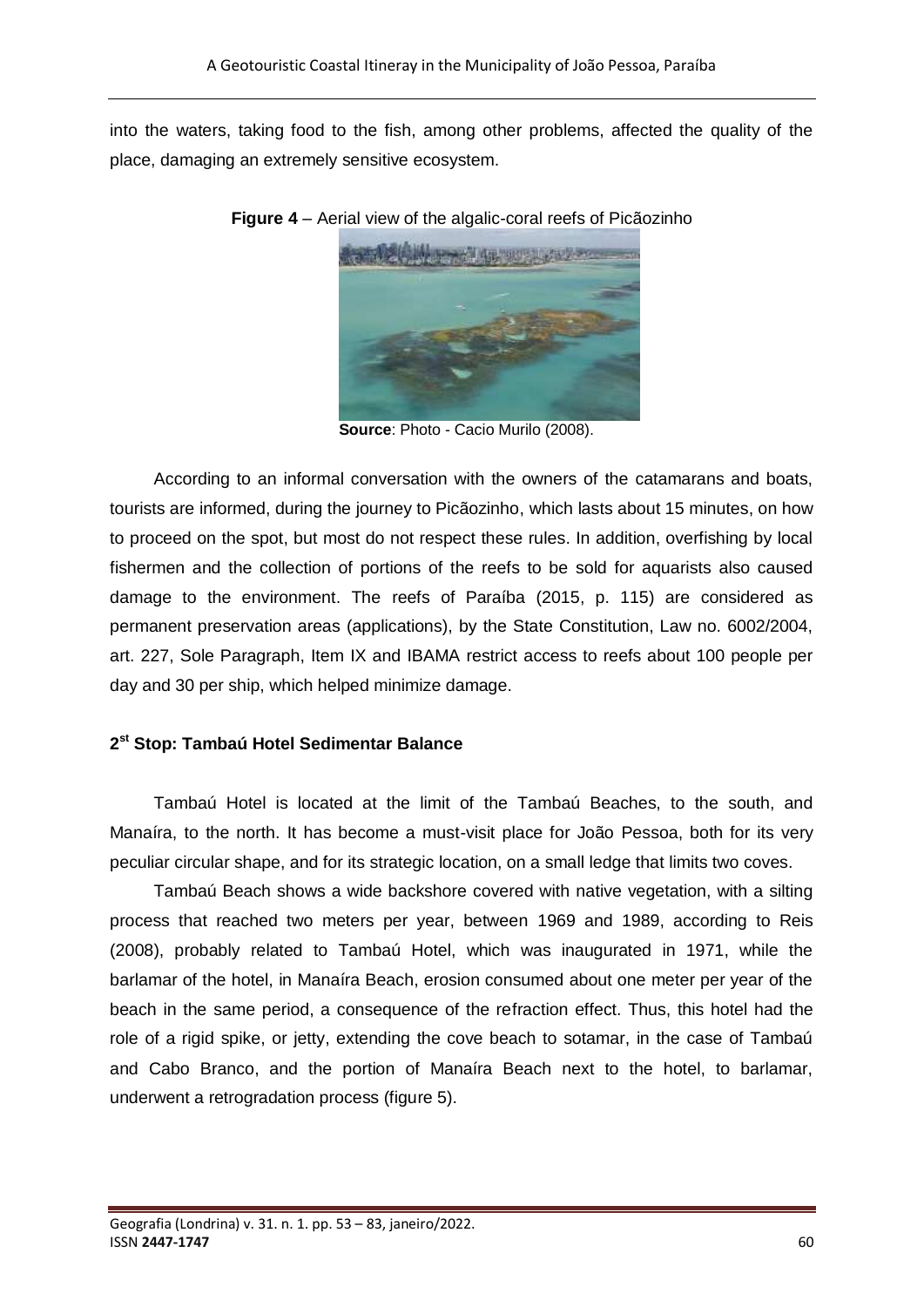**Figure 5** – Aerial view of the Hotel Tambaú, delimiting the beaches of Tambaú, in the south, with a wide beach, and Manaíra, in the north, with a narrow beach, denoting erosion and algal-coral reefs in the foreground. North to right



**Source**: Photo - modified from Marco Pimentel (2012).

## **3 st Stop: Primitive Mouth of Jaguaribe River**

The place of interest is located at Ministro José Américo de Almeida Avenue (Beira-Rio), towards the center-beach, just after the river crosses that avenue, 200 meters before the turner that gives access to the Altiplano neighborhood Cabo Branco. When it reaches the line of the receding inactive cliffs, it abruptly flexes towards the north (Figure 6), touching the inactive cliff of Bairro João Agripino. At this point, where the place of interest is located, the mouth of the river was probably found before the deposition of the holocene sedimentation that formed the marine terrace, aged between three and seven Ka AP. This lithological difference between the Barreiras sandstone and the beach sediments, added to the low slope in the newly formed coastal plain, is the justification for the diversion that occurs, as soon as the river breaks the line of inactive cliffs.

Both the Jaguaribe River and the Timbó River, its tributary on the right bank, exhumulated the sediments of the training of barriers, which in the urban area of João Pessoa are slightly inclined to the east. In the high course, the Jaguaribe River cumulatted the plates, generating anfithereters, although, in general, the advice of the urban area of João Pessoa are relatively soft and with low slopes (FURRIER, 2007). This great amphitheater and the intense exhumation of overlapped barrier sediments in the Maltrichtian carbonate layer of the lawn formation, may have diminished this sedimentary layer, through denudational processes, facilitating water penetration and dissolving chemically, generating the subsequent land of depletion.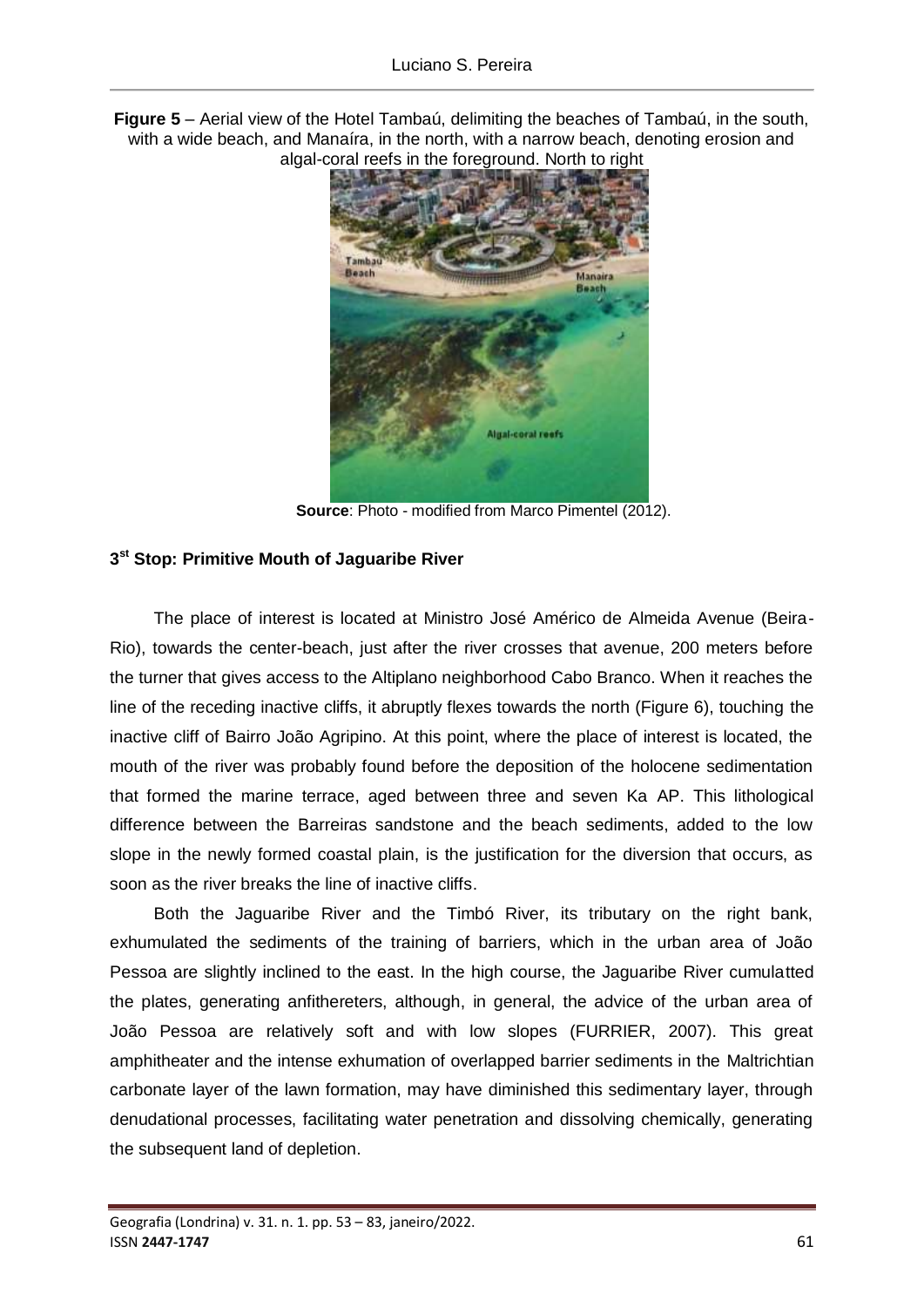**Figure 6** - Satellite photo showing the beaches and the surroundings of the Holocenic marine terraces, at its rear, in its southern, narrower portion. You can see the location of the forested inactive urban cliff (red lines), which delimits the coastal plain, represented by the terraces and the low plateaus, further west (black dashed line). You can also see the settlement of the low-income population of the São José Community, between the foot of the cliff and the Jaguaribe River and some selected locals of interest (1 – Picãozinho; 2 – Hotel Tambau; 3 - Primitive Mouth do Jaguaribe River; 4 – Holoce Marine Terrace; 5 – Cabo Branco Cliff; 6 – Altiplane Paleodunes)



**Source**: Pereira (2019).

Although Jaguaribe River Valley has its occupation restricted by laws 2101, as of 12/31/1975; 2699, of 11/7/1979 (JOÃO PESSOA, 1975, 1979) and by the constitution of the State, it is, however, a basin intensely addressed through various impacts Anthropics, by deforestation of their slopes, and subsequent erosion with loop, pollution by all types of waste, causing risks of diseases to riverside populations, living in the different "subnormal clusters" located along their margins. Floods, in times of floods, in winter, are also common, causing great inconvenience to these low-income populations.

## **4 st Stop: Holocene Marine Terraces**

The Holocene terraces consist of sandy deposits, no more than four meters above the current high tide, which were formed during the marine regression following the Last Transgression (BITTENCOURT *et al.*, 1979) or *Santos* Transgression (SUGUIO; MARTIN, FAIRCHILD, 1978), between five and seven ka BP, according to studies on the quaternary deposition along the coast between Rio de Janeiro and Alagoas State.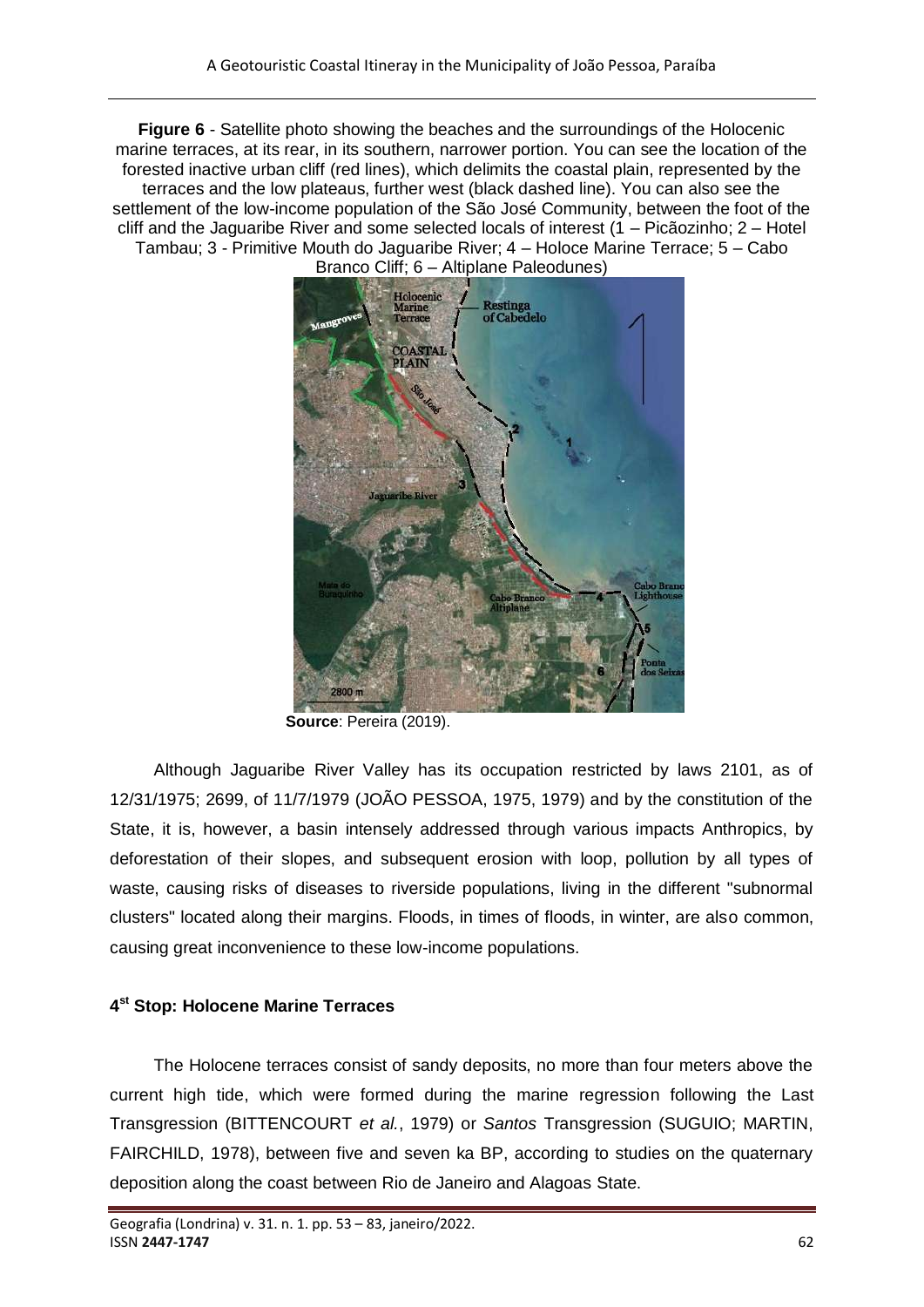In the urban coastal zone of João Pessoa, the terraces have important physicalenvironmental characteristics. They are densely occupied by urban neighbourhoods that have the most expensive square metre in the state. They represent the coastal plain, being separated from the coastal strips by a continuous line of inactive forested cliffs, whose limits can be easily discriminated as they can be observed at a long distance, especially in the north sector (Figure 6). They are also important indicators of coastal dynamics, especially in the last seven ka.

They consist of unconsolidated quartz sands, with light tones, fine granulometry, moderately selected, with plane-parallel stratification (ALHEIROS; FERREIRA; LIMA FILHO, 1990) and predominantly fine granulometry (FURRIER, 2007).

In a dating procedure, using the C-14 method and applied to lagoon sediments in the northern coast of the State of Sergipe, the results yielded an age of  $7.2 \pm 200$  ka AP (BITTENCOURT *et al*., 1983), while shells integrated in these terraces on the coast of Alagoas yielded ages between 2.57 ± 170 ka AP and 3.69 ± 180 ka AP (BARBOSA *et al.,* 1997).

Analysing the beach segment of the municipality, from the point of view of morphology and sediment balance, it is possible to conclude that, where there is a continuous sediment supply and there is a tendency for the position of the coastline to prograde, as is the case, for example, of the majority of the beaches located in north section. The backshore of the sandbank is intensely and disorderly occupied by buildings and engineering works, such as the Jaguaribe River channelling, among others. On some beaches, for example, retention structures were built to minimize the effects of the advance of the coastline, when in fact it was anthropic action that, through uncontrolled urbanization and poorly developed public policies, went too far on the beach.

#### **5 st Stop: Cabo Branco Cliff**

This place of interest plays the fundamental role in tourism in the capital of Paraíba, the eastern city of the Americas, the closest to Africa. Corresponds to an area that compenses the above mentioned precipice, about 30 meters high, with the Cabo Branco lighthouse and the Science Station, built at the top and from which you have an almost complete view of the entire João Pessoa coast, to the north and Ponta do Seixas, this is the eastern end of the Americas (Figure 7), in the White Cape Municipal Park.

Part of the layers of the rocks on this cliff have an anticline fold, with a sub-horizontal axis, which shows the neotectonic action in this formation, influencing its deposition and affecting the overlapping quaternary sediments (Figure 8). This neotectonic activity is important to demystify that the Brazilian marginal basins, especially the northeastern ones,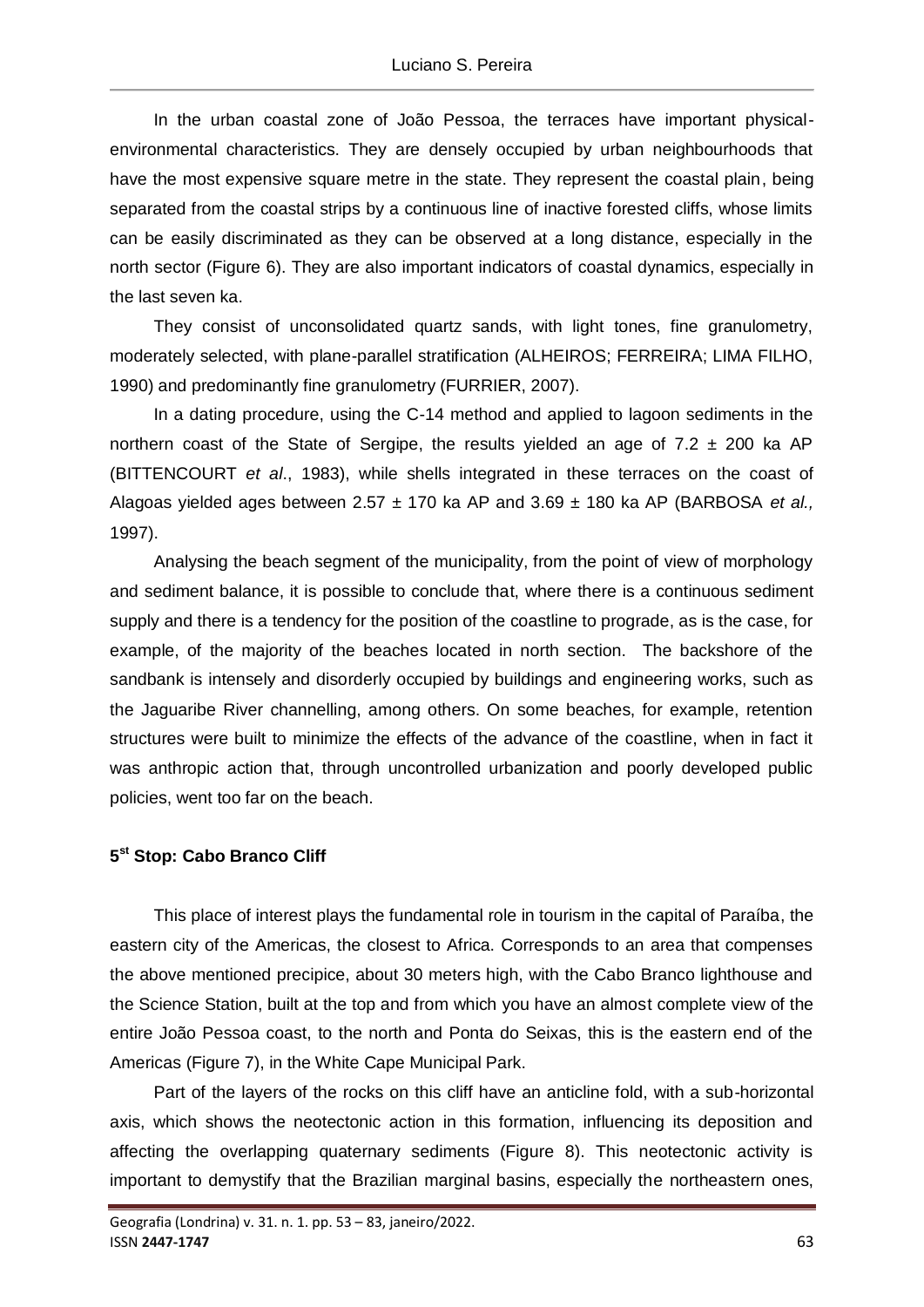are essentially of the passive type, as it has been propagated in scientific circles for a long time (ASMUS 1982; MOHRIAK, 2003, among others).



**Figure 7** - Aerial view of Falésia do Cabo Branco and surroundings

Photo modified by Felipe Gesteira. **Source**: Obra… (2011).



**Figure 8** - Neotectonic feature in the rock of Cabo Branco cliff

 **Source**: Photo - Pereira (2019).

Despite belonging to a municipal park, little is done to preserve the cliff, which suffers intense marine undermining. A sum of factors (natural and man-made) ended up causing part of it to collapse in January 2018, even reaching the vicinity of the Cabo Branco Lighthouse (Figure 9a). According to aerial photo analysis, erosion advances meters' year by year (Figure 9b). Thus, if the inertia of the public authorities continues, the trend is that in 20 years this lighthouse, an important symbol of the capital of Paraíba, will cease to exist.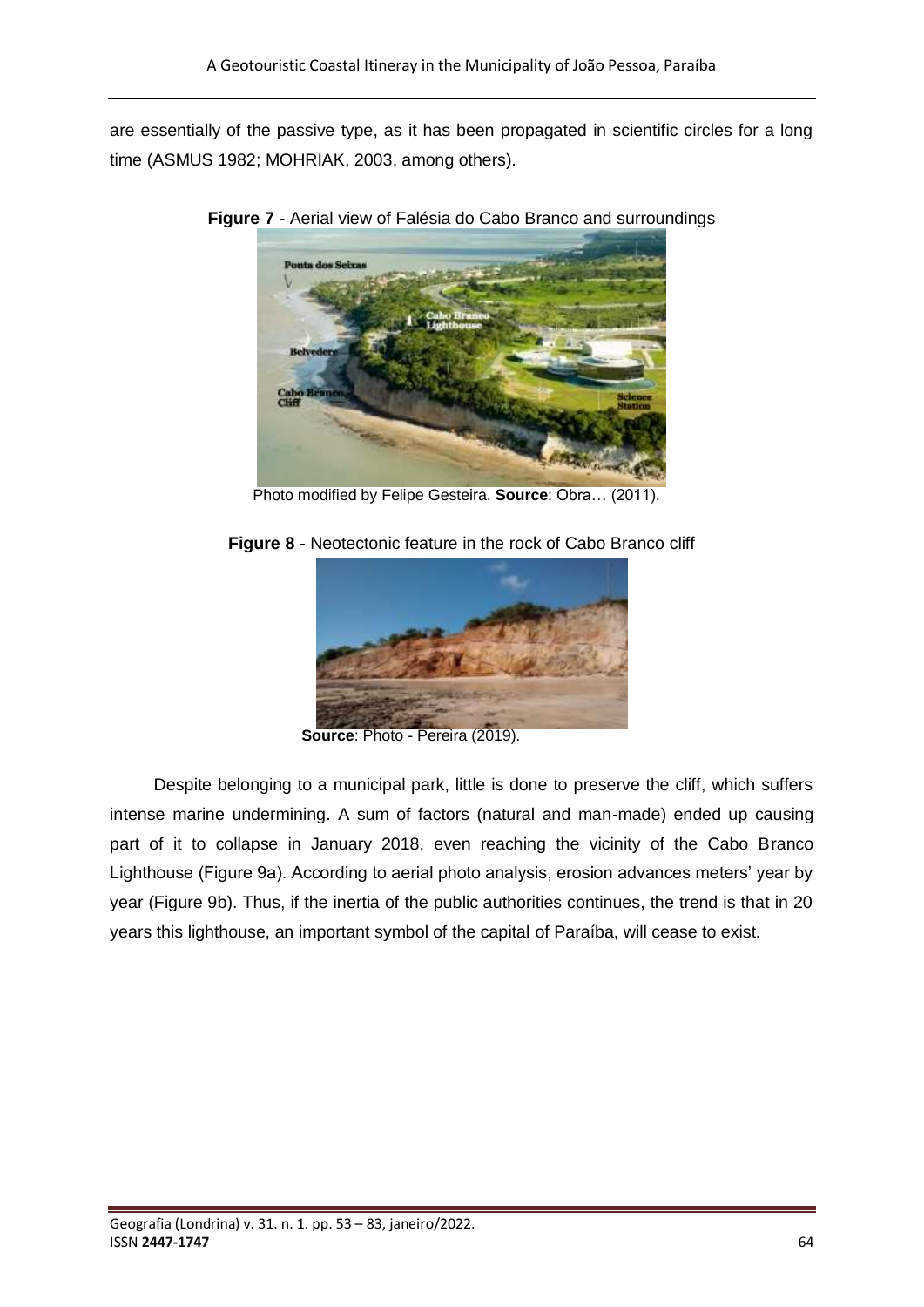**Figura 9** – Current situation of the Cabo Branco cliff. a) Aerial photo of the Cabo Banco lighthouse, showing the collapse of part of the cliff; b) Base of the cliff, with a sign warning the possibility of collapsing the area



Source: Photo - a) PMJP ... (2020); b) Pereira (2019).

## **6 st Stop: Altiplane Paleodunes**

Corresponds to a thick package of quartz sands, well selected and of fine granulometry, with cream color, that reach 25 meters of thickness, covered by vegetation, being classified as a wind deposit of paleodunes, beinmg best seen along the rivers (Figura 10).



**Figura 10** – Fixed dunes adjacents to the Cabelo River

**Source**: Photo - Pereira (2019).

These wind deposits are important Quaternary paleogeographic and paleoclimatic indicators, they can be internal or external in relation to the coast and are covered by vegetation that prevents their progress. The oldest inmates are found on the boards of the Barreiras Formation, as is the case of the deposit in the place of interest in question and were formed by sediments from the coastal plain itself, while the outer ones cover the Pleistocene marine terraces (FURRIER, 2007). Much of the vegetation that covers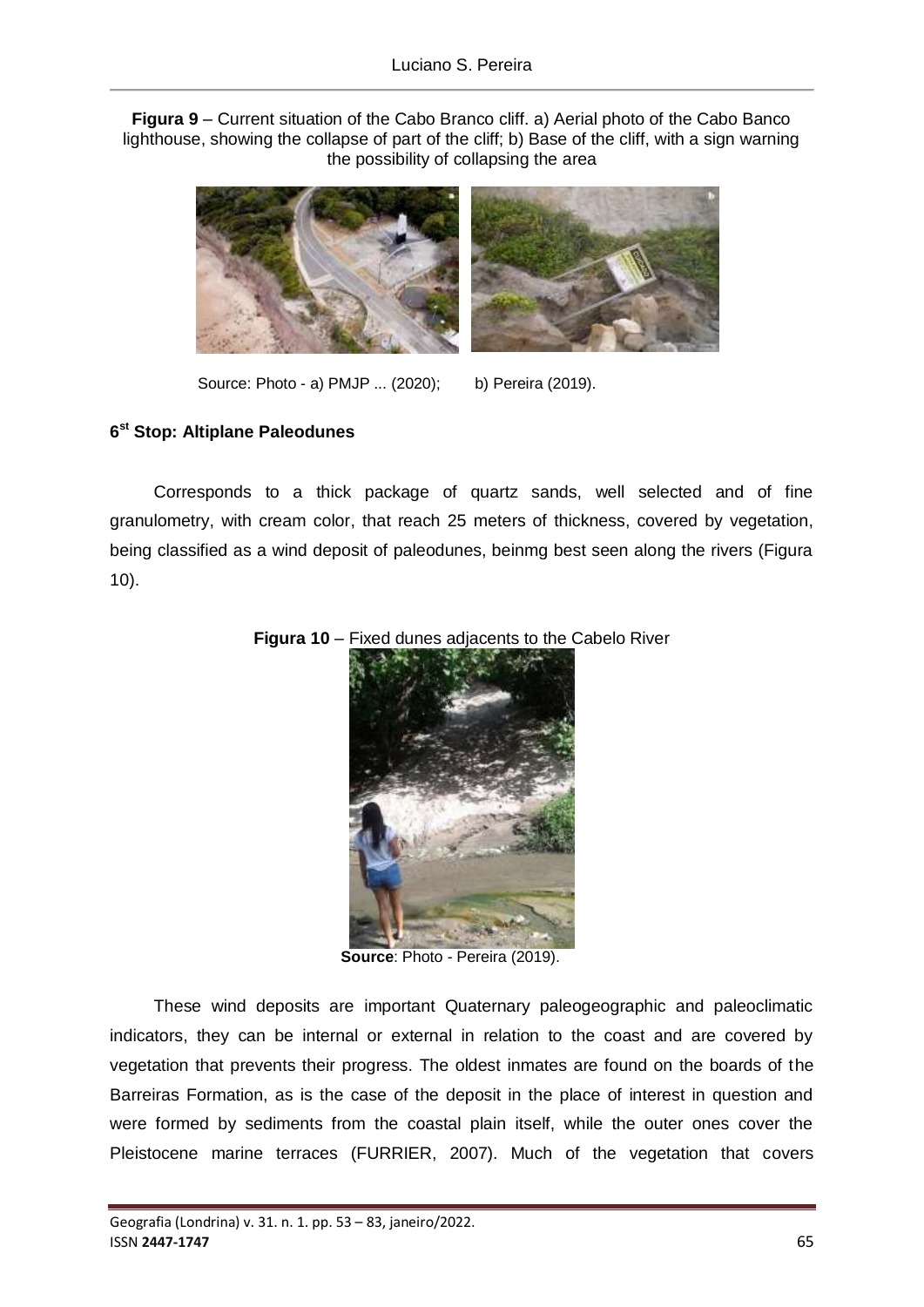paleodunes in the State of Paraíba, especially around the capital, has been removed for further urbanization.

Thus, the exposure of these sediments, associated with an intense wind flow, caused the silting up of nearby water bodies, such as the Rio Cabelo. Fixed dune sediments located between Tibau do Sul and Touros, in Rio Grande do Norte, were dated by the thermoluminescence method, resulting in ages between 189-186 ka BP (YEE *et al*., 2000), and are superimposed on the sequence of terraces marine species dated by Barreto *et al*. (2002a) aged 220-206 ka BP.

On the northern coast of the State of Paraíba, the same authors dated sediment samples collected from inactive dunes at different depth levels, resulting in ages between 27.2 ka BP, for the shallower (two meters) up to 61.6 ka BP for the deeper ones (four meters) and suggested, considering the height of the dunes around 30 meters, that the eustatic level was much lower than the current one when the dunes were fixed (BARRETO *et al*., 2002b).

These deposits, for a long time, were classified as Spodosols (PARAÍBA …, 2004), therefore having a pedogenetic origin. However, the textural analysis of the grains under a microscope, which presents good roundness, selection and relative homogeneity of the quartz grains, corroborate their wind origin.

#### **7 st Stop: Jacarapé Ferruginous Sandstones**

From the mouth of the Jacarapé River, a short walk (350 meters) reaches the place of interest (Figure 11a). The point, on a local scale, is marked by the presence of a broad outcrop of the ferruginous facies of the Barreiras Formation, which extends dozens of meters inland to the beach, overlapping a fine sandy facies and below a medium grain sandstone (Figure 11b) of the same formation. It is inserted in the Jacarapé State Park.

They are composed of poorly consolidated sandy sediments, whose matrix is predominantly sandy, with reddish color and plane-parallel stratification and larger millimeter grains of quartz and K-feldspar, subangular to sub-rounded, with low sphericity, with the Kfeldspar changed to a clay grayish. These characteristics allow us to state that this package was deposited in a fluvial environment, corroborated by Rossetti *et al.* (2009). What characterizes these facies is the presence of ferricretes, such as iron and aluminum oxyhydroxide concretions, which, due to their greater resistance to weathering, form an extensive pavement, in the form of abrasion terraces, which extend along the beach and foreground, best visible at low tides.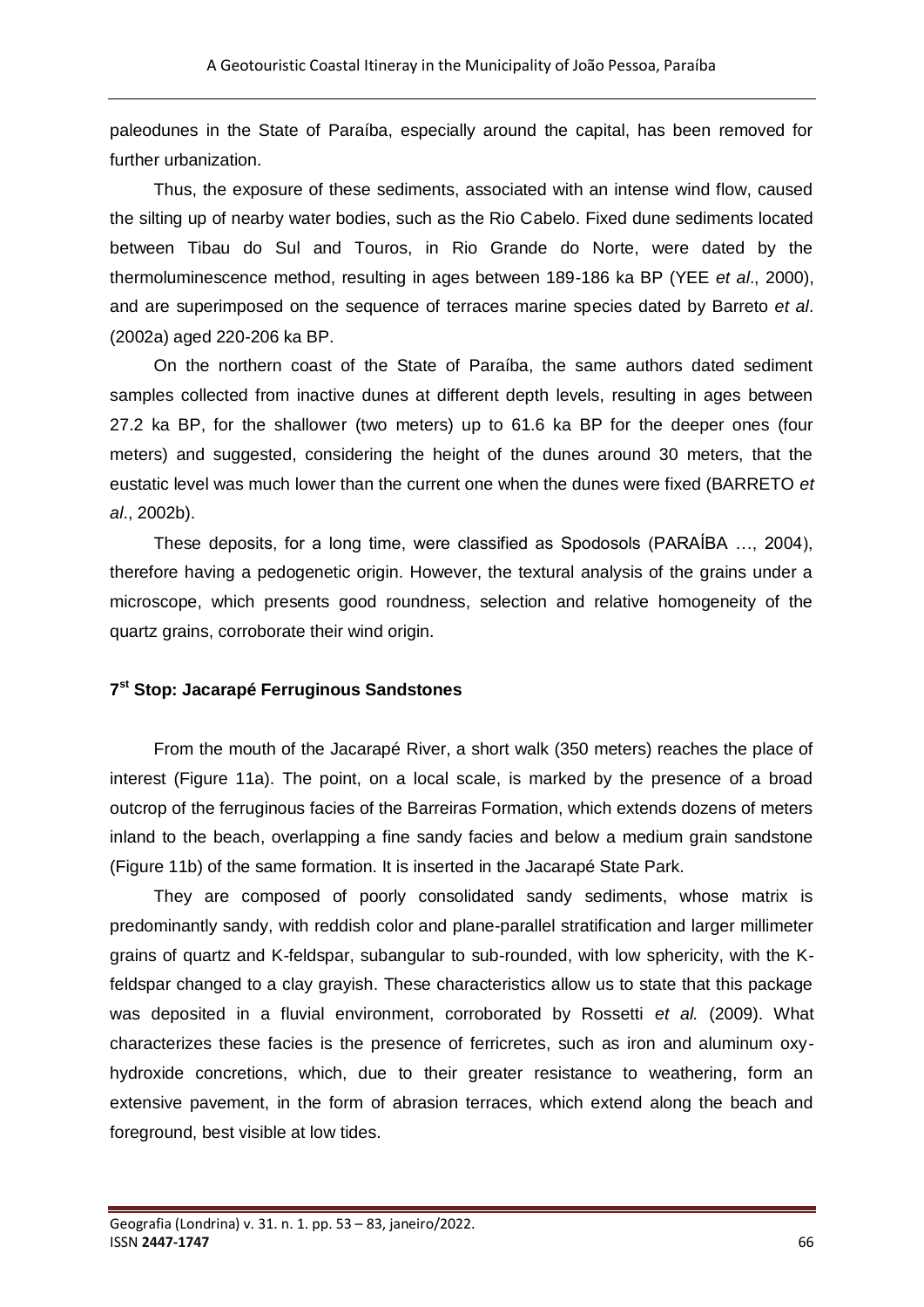**Figure 11** - Detail of the Ferruginous Sandstones. a) Aerial view with the location of the place of interest (\*) and some of its elements; b) Detail of the place of interest in terrestrial view





**Source**: modified from Pereira (2019).

In thin section, the rock consists of 80% of grains and 20% of matrix (interpreted as composed of iron oxide due to its reddish color), and among the grains there is an apparent abundance of quartz (95%) and small traces of tourmaline and feldspar (together they make up the remaining 5%). The grains vary from fine sand to granules, very poorly selected, from angular to subangular with low sphericity (Figure 12). The rock was classified as a monomithic breach, due to its constitution being practically quartz or quartzarenite (FOLK, 1974). The grains are mostly fluctuating, with few point contacts and rare straight ones, denoting loose packaging.

According to Furrier (2007, p. 183), the genesis of these ferricretes is associated with the "[…] downward flow of windy water, due to intense rainfall, high lithological permeability and sudden change in the pH of the environment, a fact that occurs at the freshwater (acidic) wedge with saline (basic) wedge". According to the author, "[…] relatively acidic waters can complex iron and aluminum, [...] generating soils made up of practically only more insoluble primary minerals such as quartz" (FURRIER, 2007, p. 183).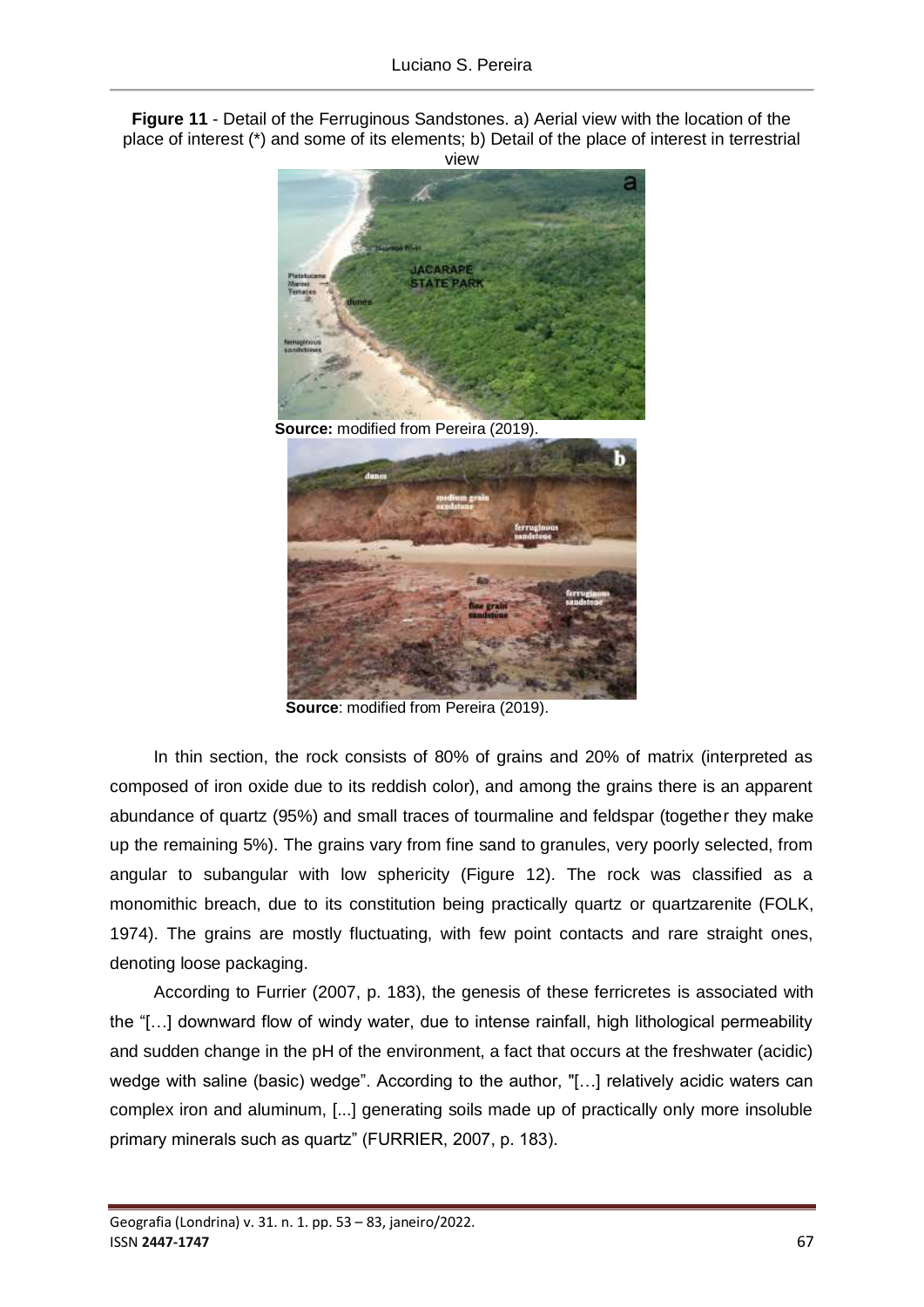**Figure 12** – Thin section of quartzsandstone, showing a quartz grnaule wrapped by matrix and other grains of the framework, In the image on the left, the granule is observed in parallel nicols. On the right, in crossed nicols



**Source**: Photos - Pereira (2019).

Thus, this ferruginous horizon does not have a pedogenetic origin, but is related to neotectonic events that allowed the level of the water table to fluctuate, evidenced by the different dimensions of these ferricret lines, as well as by the presence of a very visible lamination and by the high density of concretions. Due to the high concentration of iron oxyhydroxide in relation to the builder. They serve as a testament to the erosive retreat of the cliffs by the action of the waves.

## **8 st Stop: Bar of Gramame**

The mouth of Gramame River corresponds to a fluviomarine plain, with the presence of mangroves, corresponding to a valley trough filled with alluviums and the meandering of the river, in a low energy region, easily flooded by the waters of the sea at high tides and that is tourist point of intense visitation for its scenic beauty.

In the estuary, an infrastructure of snack bars was set up in the middle of the coconut trees and on the fine sand, to receive the tourists who arrive in large numbers, especially in the summer (Figure 13).

**Figure 13** - View of Bar of Gramame area, with the great density of snack bars on its right bank, in the middle of coconut groves



**Source**: Photo - Pereira (2019).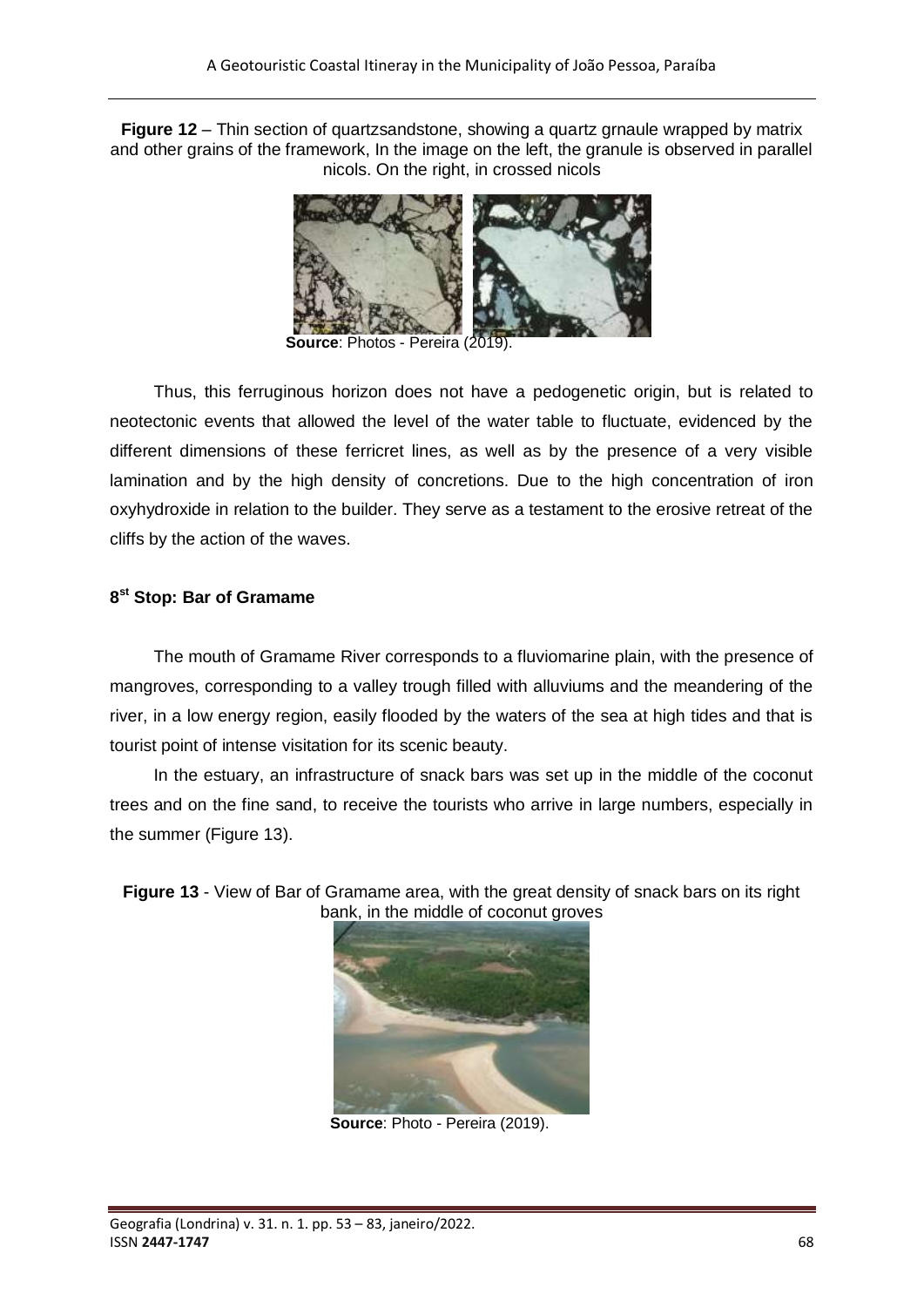Its margins are occupied by low-income population who live on subsistence agricultural activities. These activities end up causing substantial impacts to the riverbed, such as intense silting up and pollution waste, whether liquid or solid. Furthermore, by crossing the Industrial District of João Pessoa on its medium course, a new pollution load is launched in the basin, aggravating the problem. In the river terraces, the extraction of sand for civil construction and clay for the production of tiles and bricks in potteries contributes to intensify this silting process.

In the nearshore of the estuary there are no beach sandstones, facilitating the direct collision of the train of waves with the waters of the river. Walking towards the south, from the bar, the backshore widens, at the rear of a berm line, with the deposition of holocene marine terraces covered by vegetation, especially coconut trees. Immediately afterwards, inactive cliffs appear, with colluvial deposits at the base, vegetated, whose foot is accompanied by a thin line of curb. These cliffs have neotectonic structures, such as flaws and folds (Figure 14a) and intense scars from continental erosion, with the opening of ravines and gullies and dejection cones (Figure 14b).

**Figure 14** - Some features on the cliffs south of Bar of Gramame. a) Dark lines represent the bedding, presenting a fold with open flank and pink lines some of the faults occurring with transpressional regime present, with metric tailing; b) Dejection cones denote continental



**Source**: Photos: Pereira (2019).

Estuarine coastal zones are protected by federal legislation, starting with Decree nº 5300/2004 (BRASIL, 2004), which instituted the National Coastal Management Plan. This plan protects, among others, the agents that cause pollution or environmental degradation that threaten the quality of life in the coastal zone. Even so, the environmental impacts are great in the area, due to the spread of snack bars and houses, along the margins of the bar. Adding to the intense flow of visitors, the anthropic vulnerability of the area is intensified, extremely sensitive to human action, therefore subject to water pollution and silting.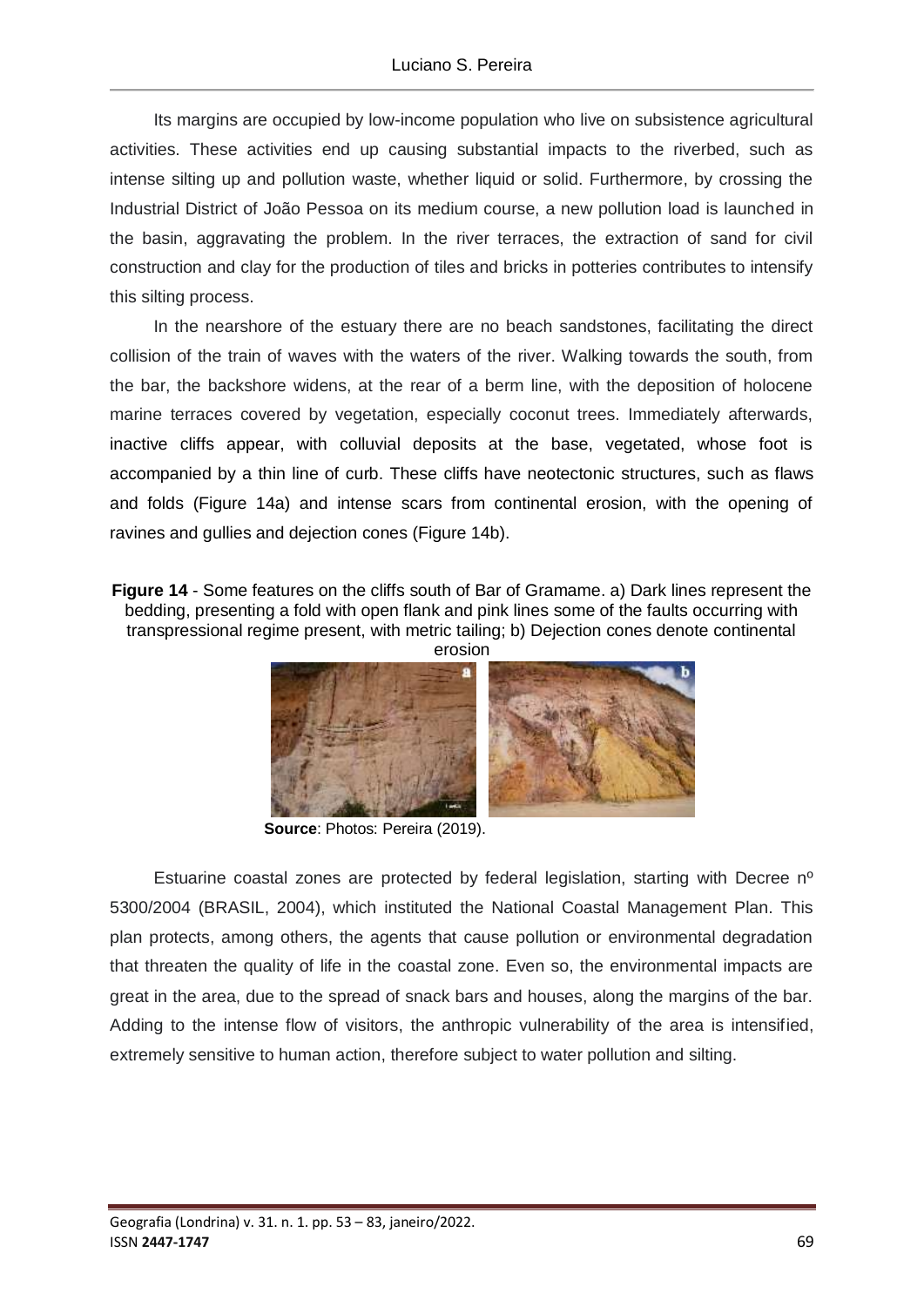## **CONCLUSIONS**

The role of geotourism is to aproximate the public to the geoheritage and the cultural heritage of the area visited, through geointerpretation strategies. Thus, the tourist interaction with the abiotic environment will sensitize the tourist/geotourist to perceive it from a new point of view and to promote the appreciation of geodiversity and geoheritage. This interaction will also serve as a tool for the education of the local population and tourists and disseminate Geosciences beyond classrooms, with the purpose of preserving and managing this geoheritage significance and associated cultural heritage.

The main geoproduct obtained from the mapping of the places of interest was the Geotouristic Map, with its itinerary. Its interdisciplinary character and geoeducational material play the role of an awareness creator and sensitizer towards the geoconservation and the promotion of Geosciences.

The proposed geotouristic route has eight places of interest involving from these important elements of geodiversity to geoheritage elements of geological, geomorphological and hydrological bias. The geotouristic itinerary can be used not only for tourist purposes, but also for education, and all the information presented is a way of promoting Geosciences, especially Geology, to the local communities and tourists.

The holistic vision allowed a range of new interdisciplinary discussions to be open, by enabling cultural experiences distinct from traditional ones and by rediscovering its cultural roots, a sense of place and a reverence for the natural world, achieved through the recognition and celebration of the creativity associated with the abiotic heritage.

The 'sun and sea' is the main tourist attraction of the region, allied in a secondary level to a rich history and culture that neglects the latent geotouristic potential. The geotouristic itineraries also serve to promote geotourism as an asset, inserting in the traditional tourist context information about the previously forgotten abiotic environment. Therefore, mass tourism will be promoted for a niche tourism, becoming more sustainable under the environmental bias.

## **REFERENCES**

ALHEIROS, Margareth; FERREIRA, Márcio; LIMA FILHO, Mário. **Mapa geológico do Recife**. Convênio Carta Geotécnica da cidade do Recife. Recife: FINEP/ LSI- DEC- UFPE, 1990. 1 mapa. Escala 1: 25.000.

ASMUS, Haroldo. Significado geotectônico das feições estruturais das bacias marginais e áreas adjacentes. *In*: CONGRESSO BRASILEIRO DE GEOLOGIA, 32., 1982, Salvador, BA. **Anais** [...]. Salvador: SBG, 1982. p. 1547- 1557.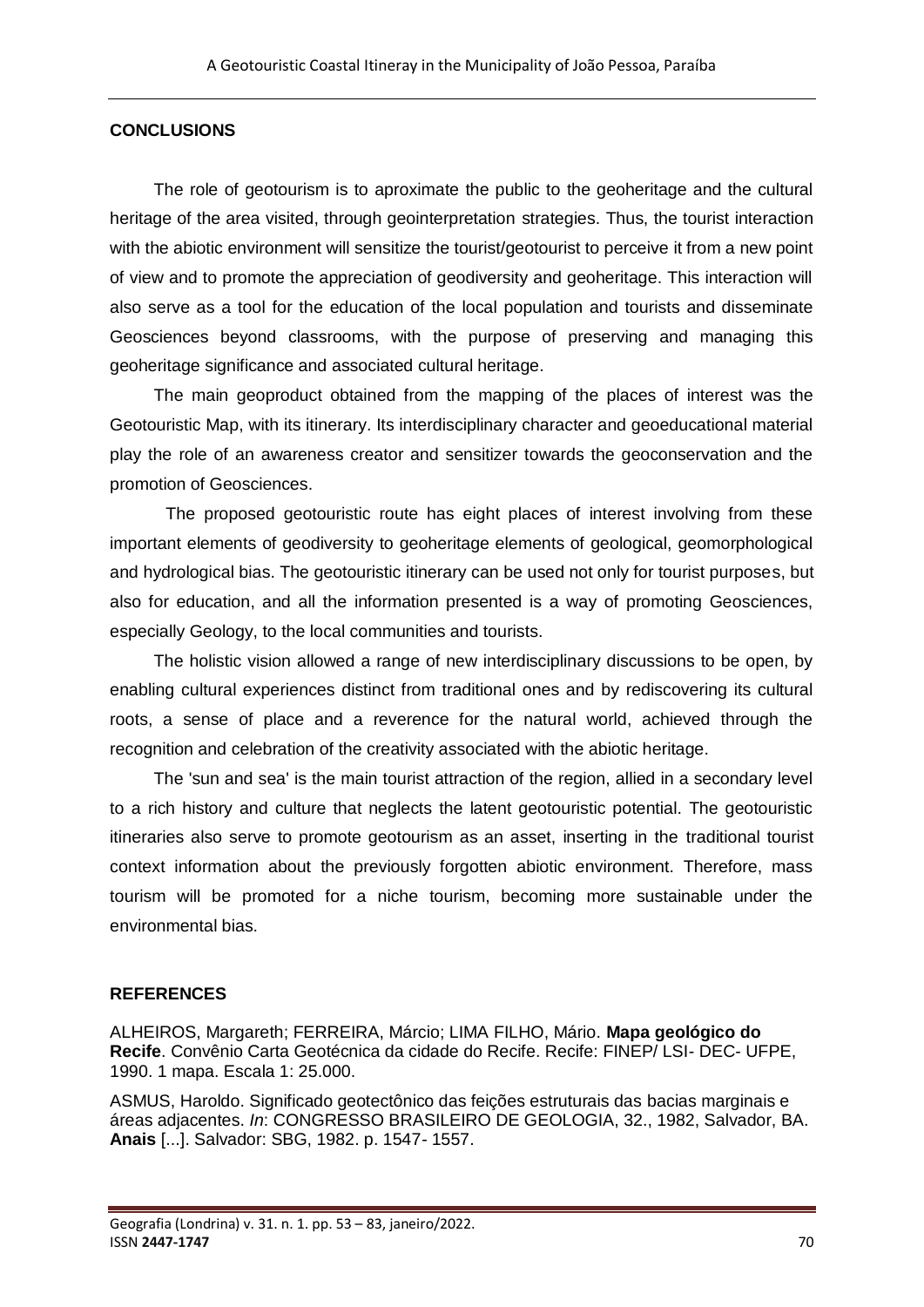BARBOSA, José; LIMA FILHO, Mário. Aspectos estruturais e estratigráficos da faixa costeira Recife-Natal: observações em dados de poços. **Boletim de Geociências da Petrobrás**, Rio de Janeiro, RJ, v. 14, p. 287-306, 2006.

BARBOSA, Liana Maria; BITTENCOURT, Augusto; DOMINGUEZ, José; MARTIN, Louis. The Quaternary coastal deposits of the State of Alagoas: influence of the relative sealevel changes. *In*: RABASSA, Jorge (ed.). **Quaternary of South America and Antartic Peninsula**. London: Balkema Publishers, 1997. n. 4, p. 269- 290.

BARRETO, Alcina Magnólia; BEZERRA, Francisco; SUGUIO, Kenitiro; TATUMI, Sônia; YEE, Márcio; PAIVA, Roberto; MUNITA, Casimiro. Late Pleistocene marine terrace deposits in northeastern Brazil: sea-level change and tectonic implications. **Paleogeography, Paleoclimatology, Paleoecology**, Amsterdam, v. 179, p. 57- 69, 2002a.

BARRETO, Alcina Magnólia; SUGUIO, Kenitiro; BEZERRA, Francisco; TATUMI, Sônia; YEE, Márcio; OLIVEIRA, Paulo. Datação das dunas inativas do Estado da Paraíba por meios de termoluminescência. *In*: CONGRESSO BRASILEIRO DE GEOLOGIA, 41., 2002, João Pessoa, PB. **Anais** [...]. João Pessoa: SBG, 2002b. p. 351.

BITTENCOURT, Abílio Carlos S. P.; MARTIN, Louis; DOMINGUEZ, José Maria L.; FERREIRA, Yeda de A. Evolução paleogeográfica quaternária da costa do estado de Sergipe e da costa sul do Estado de Alagoas. **Revista Brasileira de Geociências**, São Paulo, SP, v. 13, n. 2, p. 93- 97, jun. 1983.

BITTENCOURT, Augusto; MARTIN, Louis; VILAS BOAS, Gustavo; FLEXOR, Jean. The Marine Formations of the coast of the State of Bahia, Brazil. *In*: INTERNATIONAL SYMPOSIUM ON COASTAL EVOLUTION IN THE QUATERNARY, 1979, São Paulo, SP. **Proceedings** [...]. São Paulo: Instituto de Geociências, 1979. p. 232- 253.

BRASIL. Congresso. Legislação. **Decreto nº 5300, de 7 de dezembro de 2004**. Regulamenta a Lei nº 7.661, de 16 de maio de 1988, que institui o Plano Nacional de Gerenciamento Costeiro - PNGC, dispõe sobre regras de uso e ocupação da zona costeira e estabelece critérios de gestão da orla marítima, e dá outras providências. Brasília, DF: Câmara dos deputados, 2004. Disponível em:

https://www2.camara.leg.br/legin/fed/decret/2004/decreto-5300-7-dezembro-2004-535018 norma-pe.html. Acesso em: 28 jun. 2021.

BRILHA, José. **Património geológico e geoconservação**: a conservação da natureza na sua vertente geológica. Braga: Palimage Editores, 2005.

DELIBRIAS, Carl; LABOREL, Jacques. Recent variations of sea-level along the Brazilian coast. **Quaternária**: storia naturale e culturale del quaternario, Roma, IT, v. 14, p. 45- 49, jan./maio, 1971.

FOLK, Robert. **Petrology of sedimentar rocks**. Austin: Hemphill Publishing Company, 1974.

FURRIER, Max. **Caracterização geomorfológica e do meio físico da Folha de João Pessoa- 1: 100.000**. 2007. 358 f. Tese (Doutorado em Geografia) - Universidade de São Paulo, São Paulo, SP, 2007.

GIRONA. **QGis software 3.0**. 2016. Disponível em: https://www.qgis.org/pt\_BR/site/forusers/download.html. Acesso em: 3 jul. 2021.

IBGE. **Sinopse do censo demográfico 2010**. [Brasília]: IBGE, 2019. Disponível em http://www.censo2010.ibge.gov.br /sinopse/index.php?dados=6&uf=00. Acesso em: 28 out. 2020.

INSTITUTO FECOMÉRCIO DE PESQUISAS ECONÔMICAS E SOCIAIS DA PARAÍBA – IFEP. **Pesquisa anual do desempenho do Turismo na Região Metropolitana de João Pessoa**. Pesquisa realizada junto aos turistas, ano 2014. Disponível em: www.fecomerciopb.com.br/index. Acesso em: 20 jan. 2017.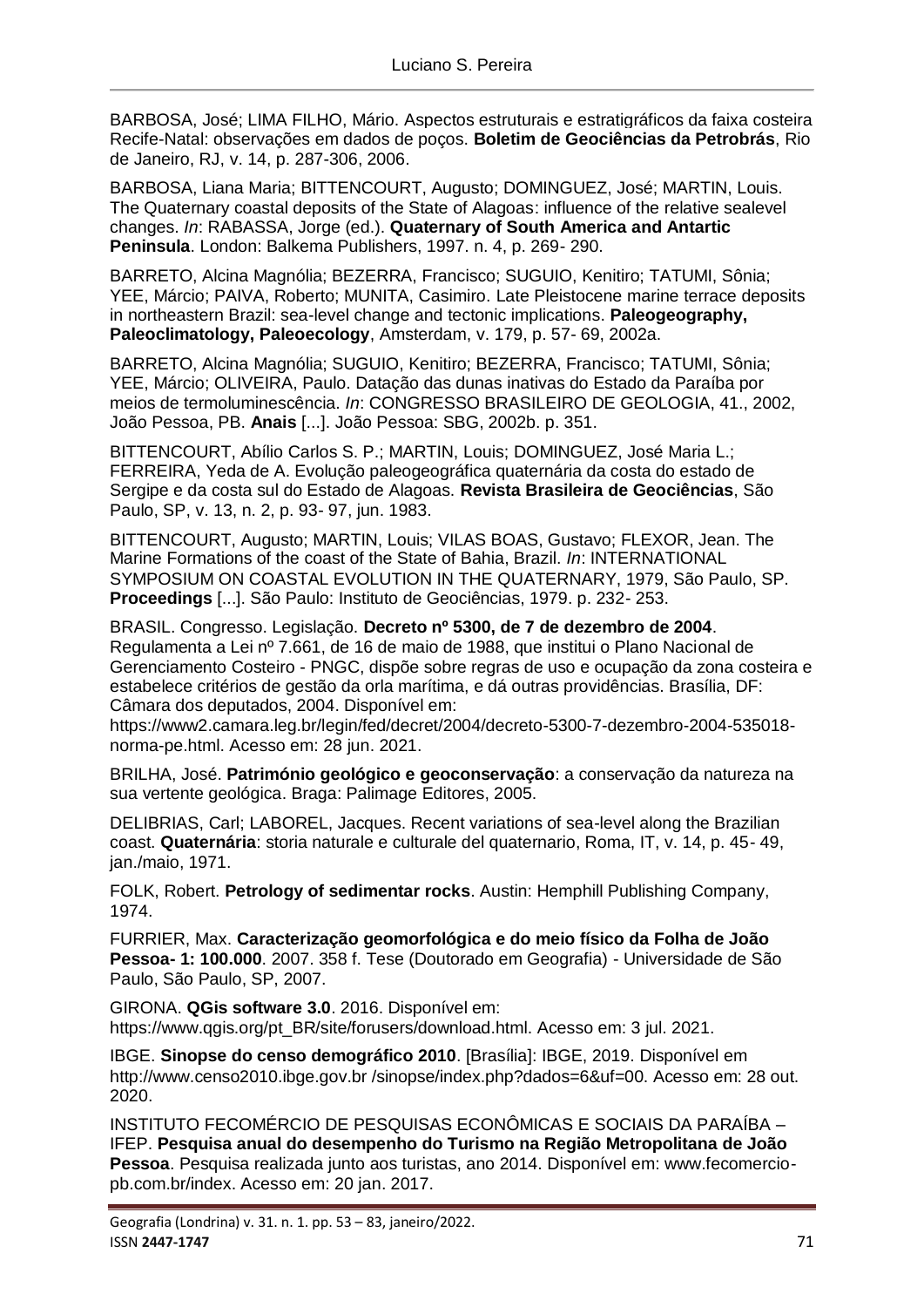JARDIM DE SÁ, Emanuel Ferraz. **A Faixa Seridó (Província Borborema, Nordeste do Brasil) e o seu significado geodinâmico na cadeia brasiliana/ pan-africana**. 1994. 736 f. Tese (Doutorado em Geologia) - Universidade de Brasília, DF, Brasília, DF, 1994.

JOÃO PESSOA. Legislação Municipal. **Lei nº 2101 de 31 de dezembro de 1975**. Revoga disposições do código tributário do município, lei Nº 1596, de 02.12.71, e dá outras providências. João Pessoa, PB: Prefeitura Municipal, 1975. Disponível em: https://leismunicipais.com.br/a1/pb/j/joao-pessoa/lei-ordinaria/1975/211/2101/lei-ordinaria-n-2101-1975-revoga-disposicoes-do-codigo-tributario-do-municipio-lei-n-1596-de-021271-eda-outras-providencias. Acesso em: 28 jun. 2021.

JOÃO PESSOA. Legislação Municipal. **Lei nº 2699, de 7 de novembro de 1979**. Modifica o código de urbanismo, aprovado pela Lei nº 2102, de 31 de dezembro de 1975. João Pessoa, PB: Prefeitura Municipal, 1979. Disponível em: https://leismunicipais.com.br/a1/pb/j/joaopessoa/lei-ordinaria/1979/269/2699/lei-ordinaria-n-2699-1979-modifica-o-codigo-deurbanismo-aprovado-pela-lei-n-2102-de-31-de-dezembro-de-1975. Acesso em: 28 jun. 2021.

MOHRIAK, Webster. Bacias sedimentares da margem continental brasileira. *In*: BIZZI, Louis; SCHOBBENHAUS, Carlos; VIDOTTI, Rubens; GONÇALVES, João (ed.). **Geologia, tectônica e recursos minerais do Brasil**. Brasília: CPRM, 2003. p. 87 – 95.

MURILO, Cácio. **Passeio de barco para as piscinas naturais de Picãozinho**. João Pessoa: Férias Brasil, [2008]. Disponível em:

https://m.feriasbrasil.com.br/pb/joaopessoa/passeiodebarcoparaaspiscinasnaturaisdepicaozi nho.cfm. Acesso em: 4 jul. 2021.

OBRA para conter erosão no Cabo Branco, na PB, deve custar R\$ 15 mi: falésia do Cabo Branco é considerada o ponto mais oriental das Américas. **G1 Paraíba**, João Pessoa, PB, 10 dez. 2011. Notícia. 1 foto [Cabo Branco] de Felipe Gesteira/Secom-JP. Disponível em: http://g1.globo.com/pb/paraiba/noticia/2011/12/obra-para-conter-erosao-no-cabo-branco-napb-deve-custar-r-15-mi.html. Acesso em: 5 jul. 2021.

PARAÍBA. [Constituição (2015)]. **Constituição do Estado da Paraíba**. Lei 6002/2004. João Pessoa, PB: Assembleia Legislativa: Centro Gráfico, 2015.

PARAÍBA: mapa pedológico do Estado da Paraíba*.* João Pessoa: SUDEMA, 2004. 1 mapa. Escala 1: 500.000.

PEREIRA, Luciano. **Mapeamento do geopatrimônio e do patrimônio cultural da região de João Pessoa (Paraíba) para fins de geoturismo urbano e costeiro**. 2019. 748 f. Tese (Doutorado em Geografia) - Universidade de Coimbra, Coimbra, PT, 2019.

PEREIRA, Luciano; AMARAL, Josali. Geoturismo urbano: análise da tipologia geológica e cultural da capitania da Parahyba. **Cadernos de Estudos e Pesquisas do Turismo**, Paraná, v. 3, n. 3, p. 239- 264, maio/ jul. 2014.

PEREIRA, Luciano; CARVALHO, Daniel; CUNHA, Lúcio. Methodology for the semiquantitative evaluation of geoheritage applied to Coastal Geotourism in João Pessoa (Paraíba, Northest Brazil). **Geoheritage,** Berlim, Alemanha, n. 11, p. 1941–1953, jan./jul. 2019.

PEREIRA, Luciano; FARIAS, Thiago. Assessing the cultural values of the geodiversity in a Brazilian City: the Historical Center of João Pessoa (Paraíba, NE Brazil), Mata da Aldeia Chart. **International Journal of Geoheritage and Parks**, Beijing, China, v. 8, n.1, p. 59-73, maio/jul. 2020.

PEREIRA, Luciano; OLIVEIRA, Bruno; VIEIRA, Kleber. The look on the urban geoheritage of João Pessoa City: a guide to resignify rocks-document. *In*: INTERNATIONAL CONFERENCE ON GEOGRAPHY AND GEOSCIENCES, 2013, Paris, France. **Proceedings** […]. Paris: WASET, 2013. p. 299.